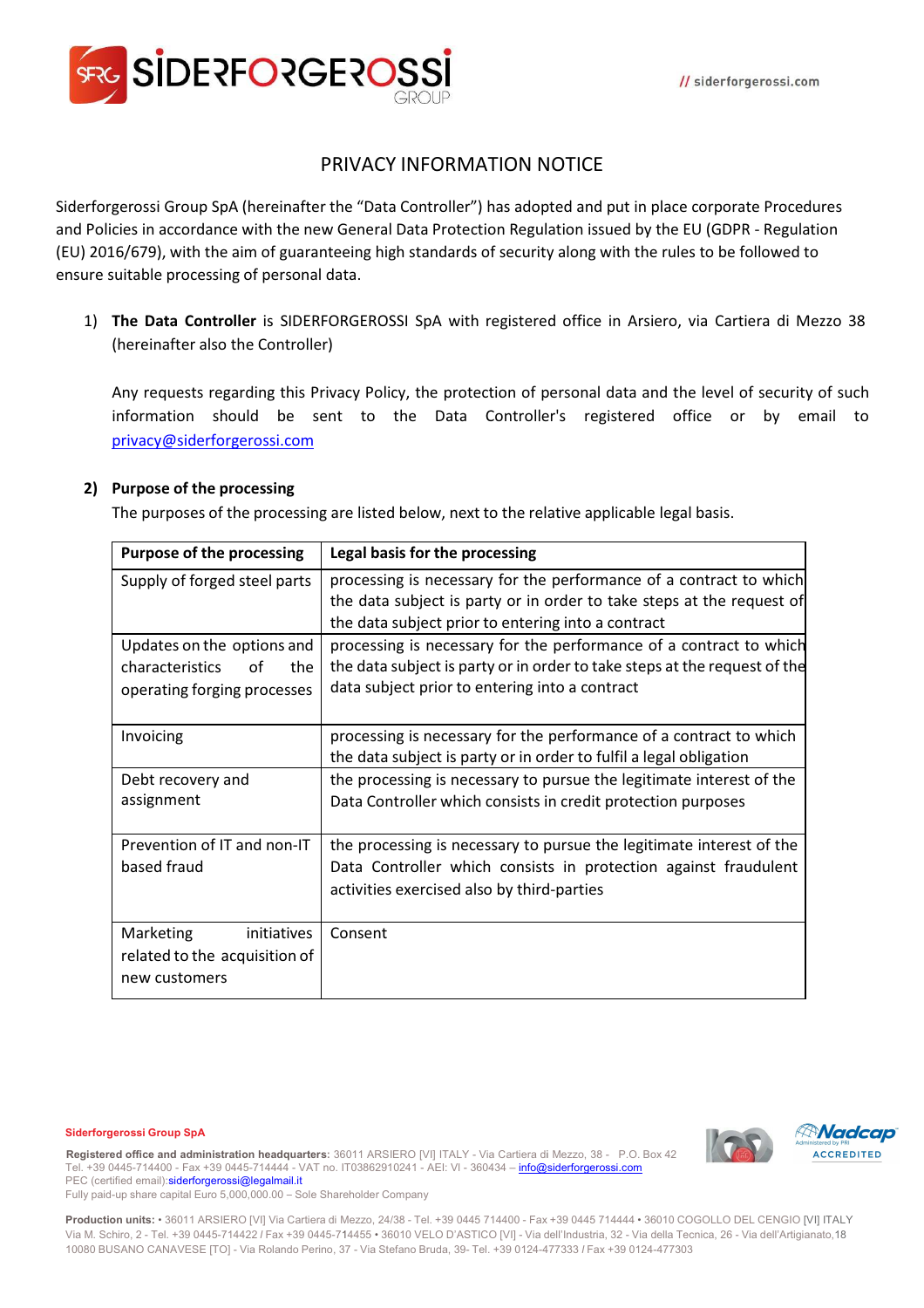

## **3) Processing methods**

Personal data shall be processed in writing and/or on magnetic, electronic and computerised devices; collection of data is optional, but failure to grant your consent may make it impossible to fulfil our contract obligations and/or any requests made by the Data Subject.

### **4) Recipients of personal data**

Without prejudice to the communications and disclosures made to comply with legal obligations, to ensure credit protection and improved management of our rights relating to each individual commercial relationship, your personal data may be communicated, exclusively for the purposes related to contract requirements and/or to processing your request, to the following entities:

- credit institutes
- debt recovery companies
- commercial information companies
- experts and consultants
- firms operating in the transport sector

#### **5) Data retention**

Personal data will be stored and retained for the term indicated in the chart below:

| <b>Categories</b>                 | <b>Duration</b>                                                                                                                                       |
|-----------------------------------|-------------------------------------------------------------------------------------------------------------------------------------------------------|
| Customers and<br><b>Suppliers</b> | $5 - 10$ years                                                                                                                                        |
| Prospective<br>Customers          | in accordance with the legal terms for the type of business and, in any case, until consent<br>is withdrawn or until the right to object is exercised |

#### **6) Rights of the Data Subject**

With regard to such data, natural persons shall be entitled to exercise the rights foreseen by Chapter lll arts. 12 to 23 of Regulation (EU) 679/2016 (GDPR).

Please find below the rights granted by arts. 15 and 16 of Regulation (EU) 679/2016 which can be exercised by all data subjects:

- 1. The data subject shall have the right to obtain from the Controller confirmation as to whether or not personal data concerning him or her are being processed, and, where that is the case, access to the personal data and the following information:
	- a) the purposes of the processing;
	- b) the categories of personal data concerned;
	- c) the recipients or categories of recipient to whom the personal data have been or will be disclosed, in particular recipients in third countries or international organisations;
	- d) where possible, the envisaged period for which the personal data will be stored, or, if not possible, the criteria used to determine that period;
	- e) the existence of the right to request from the controller rectification or erasure of personal data or

#### **Siderforgerossi Group SpA**

**Registered office and administration headquarters:** 36011 ARSIERO [VI] ITALY - Via Cartiera di Mezzo, 38 - P.O. Box 42 +39 0445-714400 - Fax +39 0445-714444 - VAT no. IT03862910241 - AEI: VI - 360434 - info@siderforgerossi.com PEC (certified email): siderforgerossi@legalmail.it



Fully paid-up share capital Euro 5,000,000.00 – Sole Shareholder Company